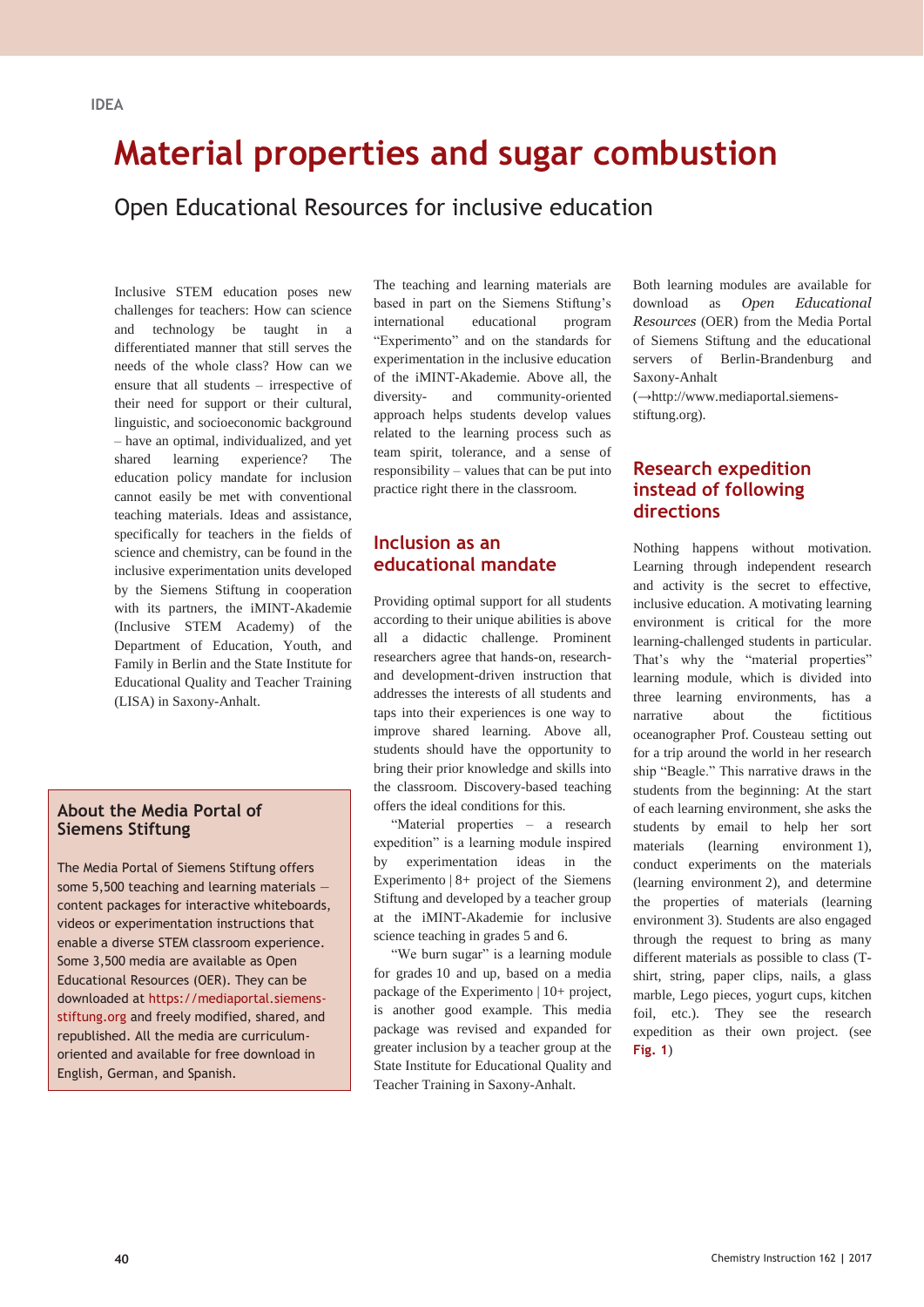## **Turning student diversity into an asset**

The teacher acts as organizer, guide, and consultant for this learning module, encouraging the students to find individual, creative, and above all independently chosen solutions.

- Learning environment 1 has students first working together on the same assignment with a low barrier to entry.
- Learning environment 2 has detailed partial assignments at a differentiated level of understanding and abstraction. Each task of varying difficulty is assigned to a group with a uniform skill level. This accommodates individual working and learning paces and allows all students to participate in the solutions according to their abilities.
- Learning environment 3, on the other hand, turns to groups of mixed skill levels to allow students to support one another on complex assignments.
- The students themselves decide which tools to use and how to document their work. The focus is on the unique solution they find.
- The only way to complete the assignments is through a common dialog through the various processing channels. This way, the students reflect on their individual solution strategies and gain a better understanding of the material.

The learning module also offers ideas for extra assignments to push the students who finish more quickly than the others. Successful collaboration between stronger and weaker students generally shows that it is not only the weaker students who benefit. What any student learning group knows also plays out at the school: Explaining something to others reinforces your own knowledge!



**1|** Students support the research expedition of oceanographer Prof. Cousteau



**3|** Incremental hints to help students with problem-solving

| Word list of objects |  |  |
|----------------------|--|--|
|                      |  |  |

| <b>WOLG LIST OF ODJECTS</b> |                    |                     |                        |
|-----------------------------|--------------------|---------------------|------------------------|
| Pictures of objects         | Name               | Pictures of objects | Name                   |
|                             | Foil (aluminum)    |                     | Sticks (wood)          |
|                             | Cloth (cotton)     |                     | <b>Nails</b><br>(iron) |
|                             | Paper clips (iron) |                     | Wire<br>(copper)       |

**2|** Word lists to help students work with many different materials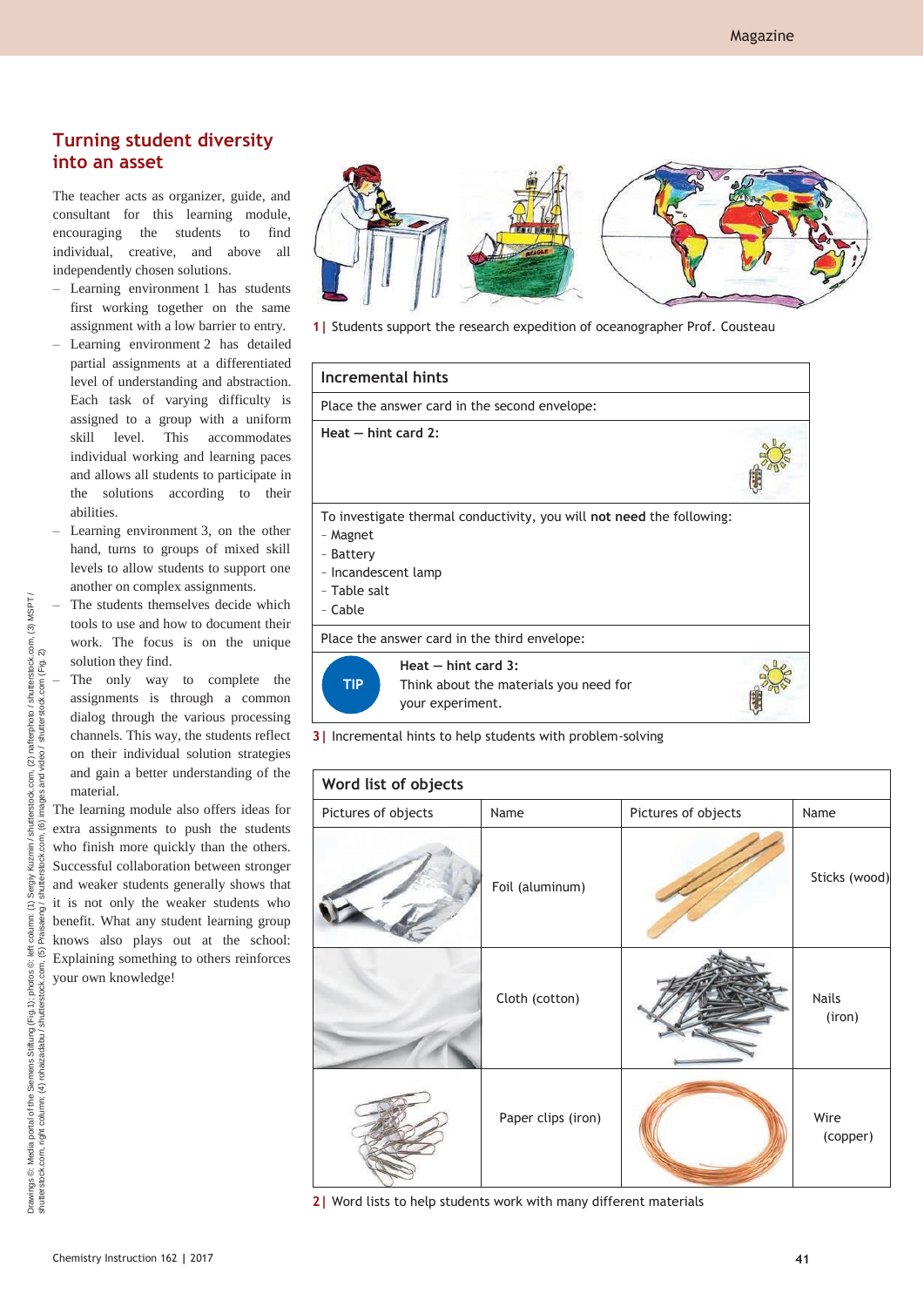#### **Learn about other properties of the materials**

|            | <b>Material properties</b>                                |                                                           |
|------------|-----------------------------------------------------------|-----------------------------------------------------------|
|            |                                                           | 100 ℃                                                     |
| Materials: | <b>Melting temperature:</b><br>The material  melts at  °C | <b>Boiling temperature:</b><br>The material  boils at  °C |
| Iron       | 1,538                                                     | 2,862                                                     |
| Copper     | 1,084                                                     | 2,567                                                     |
| Aluminum   | 660                                                       | 2,467                                                     |
| Table salt | 801                                                       | 1,413                                                     |
| PP         | 100 to 110                                                | None                                                      |
| <b>PET</b> | > 250                                                     | None                                                      |
| Glass      | Between 600 and 800                                       | None                                                      |
| Cotton     | No melting point                                          | No boiling point                                          |

The answer cards of these incremental hints always have the same format. The first hint card encourages students to formulate the problem once more in the group to gain a clear picture of the problem. Other answer cards provide students with hints for a structured, scientific solution. The last phase can be used by stronger groups who have completed their assignment without any hints to check their solution.

The assignments also require students to research precise material properties such as the melting point of certain substances. The students' experimentation gives them at best only a qualitative picture of these material properties, so they need to conduct research as well. To this end, the learning module offers "data cards" that the students can easily complete on their own. (see **Fig. 4**).

**4|** Data cards to be filled out by the students themselves

## **Promoting language skills with visual aids**

Recording what you've learned, designing posters, and explaining course content in brief presentations: All of this is part of the modern classroom experience. "Problem cards" instruct the students to gather information, articulate questions, form an opinion about the subject matter, and develop and defend hypotheses. All these tasks also help encourage and develop linguistic skills.

A range of visual hints assist students who have difficulties in this area. A word list, for example – in an easy-to-use twocolumn format (see **Fig. 2**) – helps them deal with the many different materials and use the correct vocabulary in their discussions. The problem cards and hint cards also use small icons for each problem. For help with the posters and presentations, a worksheet provides visual elements (icons for the material properties, etc.) and linguistic tips for talking about scientific subjects.

## **Approaching advanced content through incremental assignments**

The difficulty in learning through independent research and activity is more than just linguistic, however. Understanding the advanced subject matter requires a considerable capacity for analysis and abstract thinking that could initially overwhelm some students. Such students can become quickly discouraged, feel they're in over their heads, and then contribute less or withdraw completely. The learning module uses "hint cards" to help prevent this scenario from occurring. They are not mandatory but can be used by the students if they're stuck. The incremental hints, based on a concept by L. Stäudel, encourage independent learning by offering students step-by-step support in solving their problem while still allowing them to learn and solve problems in their own way. (see **Fig. 3**).

## **In short: more than just worksheets**

The learning module "Material properties – a research expedition" offers more than just worksheets with instructions for use and directions for recording and analyzing results. It also provides significantly more support for shared discovery-based learning for students with different levels of educational readiness. The author finds it especially effective, especially for the intended age group, that these hints are not a "supplement" to a conventional learning module but fully integrated and "fully inclusive" in their content and educational approach.